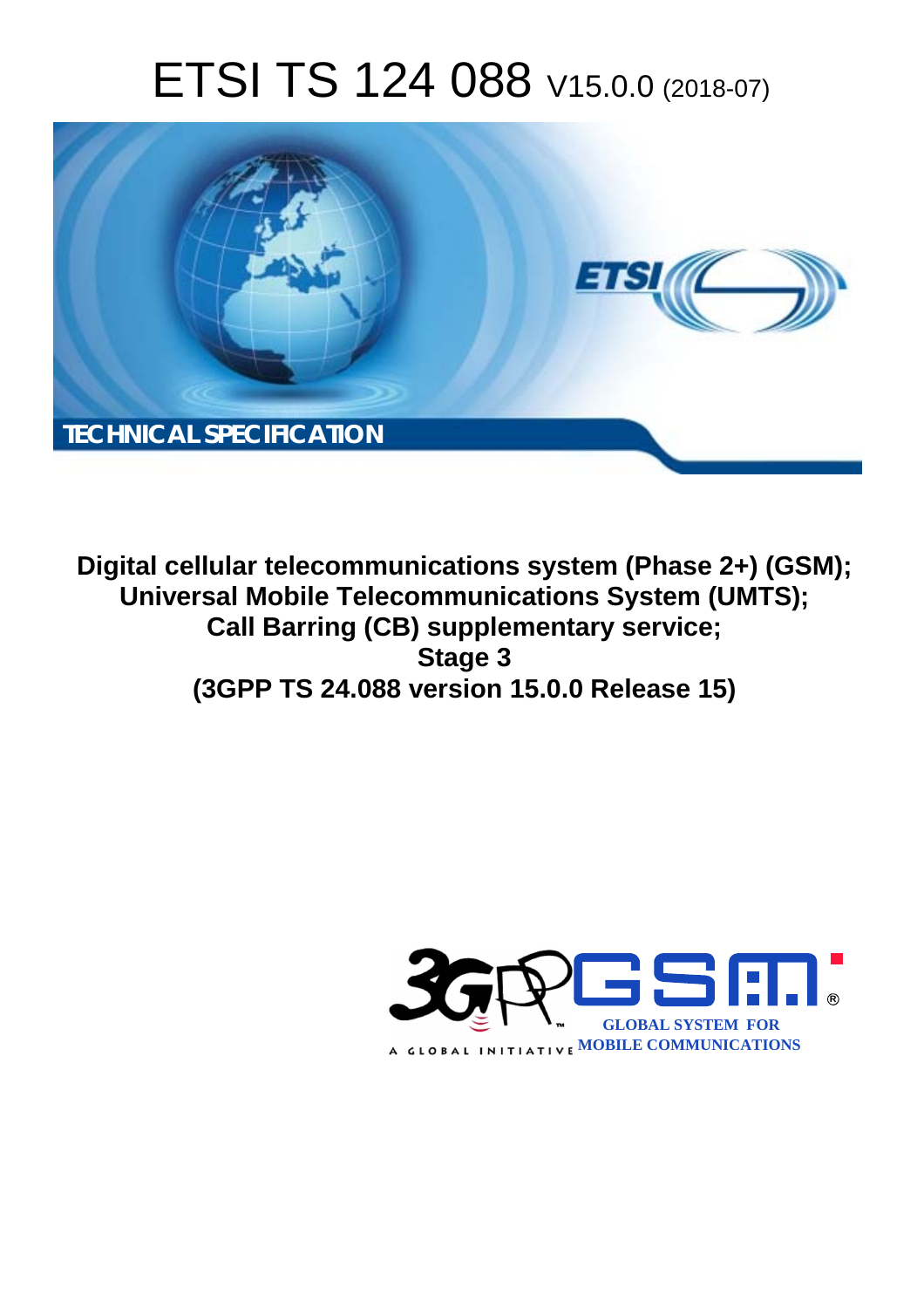Reference RTS/TSGC-0424088vf00

> Keywords GSM,UMTS

#### *ETSI*

#### 650 Route des Lucioles F-06921 Sophia Antipolis Cedex - FRANCE

Tel.: +33 4 92 94 42 00 Fax: +33 4 93 65 47 16

Siret N° 348 623 562 00017 - NAF 742 C Association à but non lucratif enregistrée à la Sous-Préfecture de Grasse (06) N° 7803/88

#### *Important notice*

The present document can be downloaded from: <http://www.etsi.org/standards-search>

The present document may be made available in electronic versions and/or in print. The content of any electronic and/or print versions of the present document shall not be modified without the prior written authorization of ETSI. In case of any existing or perceived difference in contents between such versions and/or in print, the only prevailing document is the print of the Portable Document Format (PDF) version kept on a specific network drive within ETSI Secretariat.

Users of the present document should be aware that the document may be subject to revision or change of status. Information on the current status of this and other ETSI documents is available at <https://portal.etsi.org/TB/ETSIDeliverableStatus.aspx>

If you find errors in the present document, please send your comment to one of the following services: <https://portal.etsi.org/People/CommiteeSupportStaff.aspx>

#### *Copyright Notification*

No part may be reproduced or utilized in any form or by any means, electronic or mechanical, including photocopying and microfilm except as authorized by written permission of ETSI. The content of the PDF version shall not be modified without the written authorization of ETSI. The copyright and the foregoing restriction extend to reproduction in all media.

> © ETSI 2018. All rights reserved.

**DECT**TM, **PLUGTESTS**TM, **UMTS**TM and the ETSI logo are trademarks of ETSI registered for the benefit of its Members. **3GPP**TM and **LTE**TM are trademarks of ETSI registered for the benefit of its Members and of the 3GPP Organizational Partners. **oneM2M** logo is protected for the benefit of its Members.

**GSM**® and the GSM logo are trademarks registered and owned by the GSM Association.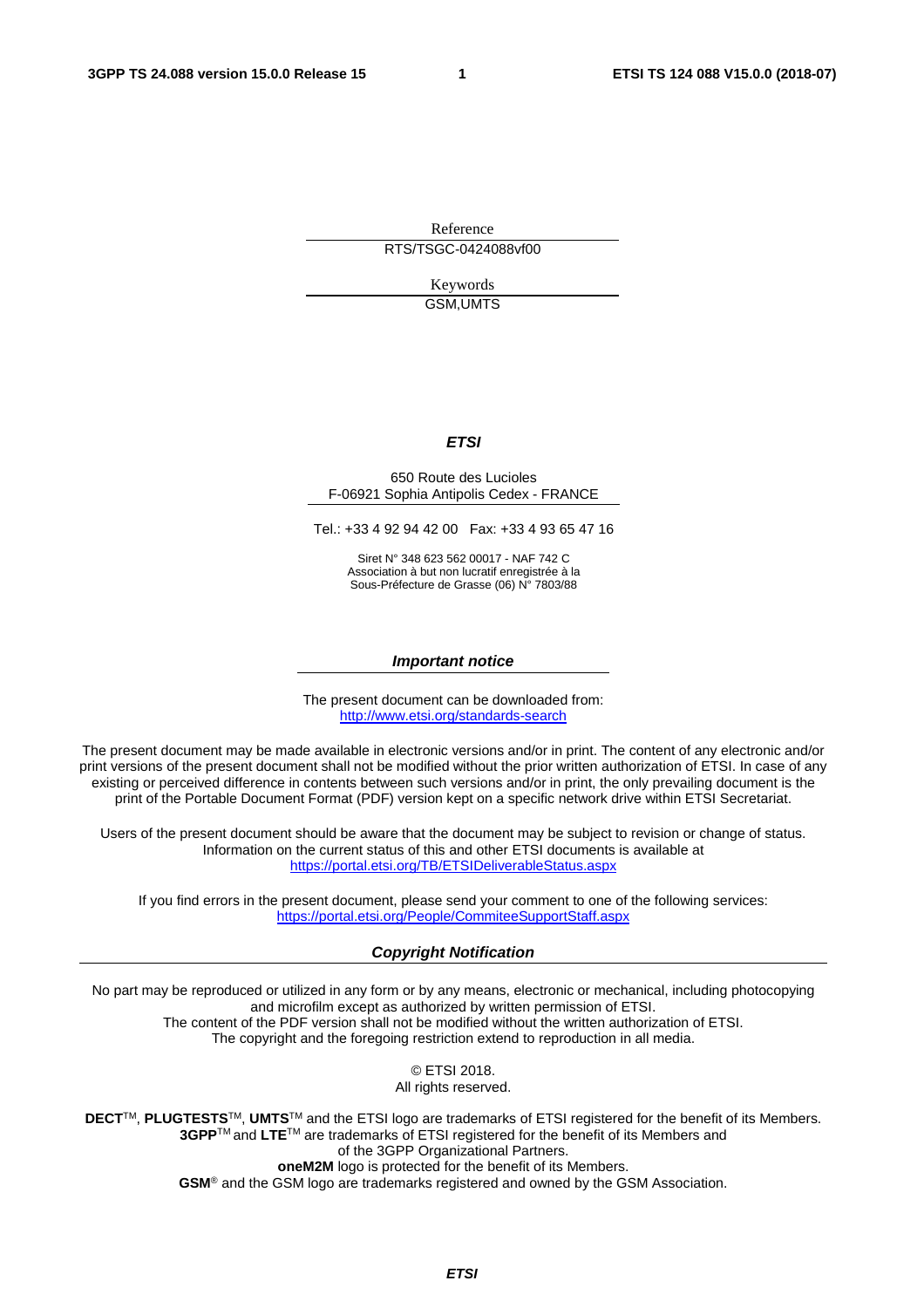# Intellectual Property Rights

#### Essential patents

IPRs essential or potentially essential to normative deliverables may have been declared to ETSI. The information pertaining to these essential IPRs, if any, is publicly available for **ETSI members and non-members**, and can be found in ETSI SR 000 314: *"Intellectual Property Rights (IPRs); Essential, or potentially Essential, IPRs notified to ETSI in respect of ETSI standards"*, which is available from the ETSI Secretariat. Latest updates are available on the ETSI Web server ([https://ipr.etsi.org/\)](https://ipr.etsi.org/).

Pursuant to the ETSI IPR Policy, no investigation, including IPR searches, has been carried out by ETSI. No guarantee can be given as to the existence of other IPRs not referenced in ETSI SR 000 314 (or the updates on the ETSI Web server) which are, or may be, or may become, essential to the present document.

#### **Trademarks**

The present document may include trademarks and/or tradenames which are asserted and/or registered by their owners. ETSI claims no ownership of these except for any which are indicated as being the property of ETSI, and conveys no right to use or reproduce any trademark and/or tradename. Mention of those trademarks in the present document does not constitute an endorsement by ETSI of products, services or organizations associated with those trademarks.

# Foreword

This Technical Specification (TS) has been produced by ETSI 3rd Generation Partnership Project (3GPP).

The present document may refer to technical specifications or reports using their 3GPP identities, UMTS identities or GSM identities. These should be interpreted as being references to the corresponding ETSI deliverables.

The cross reference between GSM, UMTS, 3GPP and ETSI identities can be found under [http://webapp.etsi.org/key/queryform.asp.](http://webapp.etsi.org/key/queryform.asp)

# Modal verbs terminology

In the present document "**shall**", "**shall not**", "**should**", "**should not**", "**may**", "**need not**", "**will**", "**will not**", "**can**" and "**cannot**" are to be interpreted as described in clause 3.2 of the [ETSI Drafting Rules](https://portal.etsi.org/Services/editHelp!/Howtostart/ETSIDraftingRules.aspx) (Verbal forms for the expression of provisions).

"**must**" and "**must not**" are **NOT** allowed in ETSI deliverables except when used in direct citation.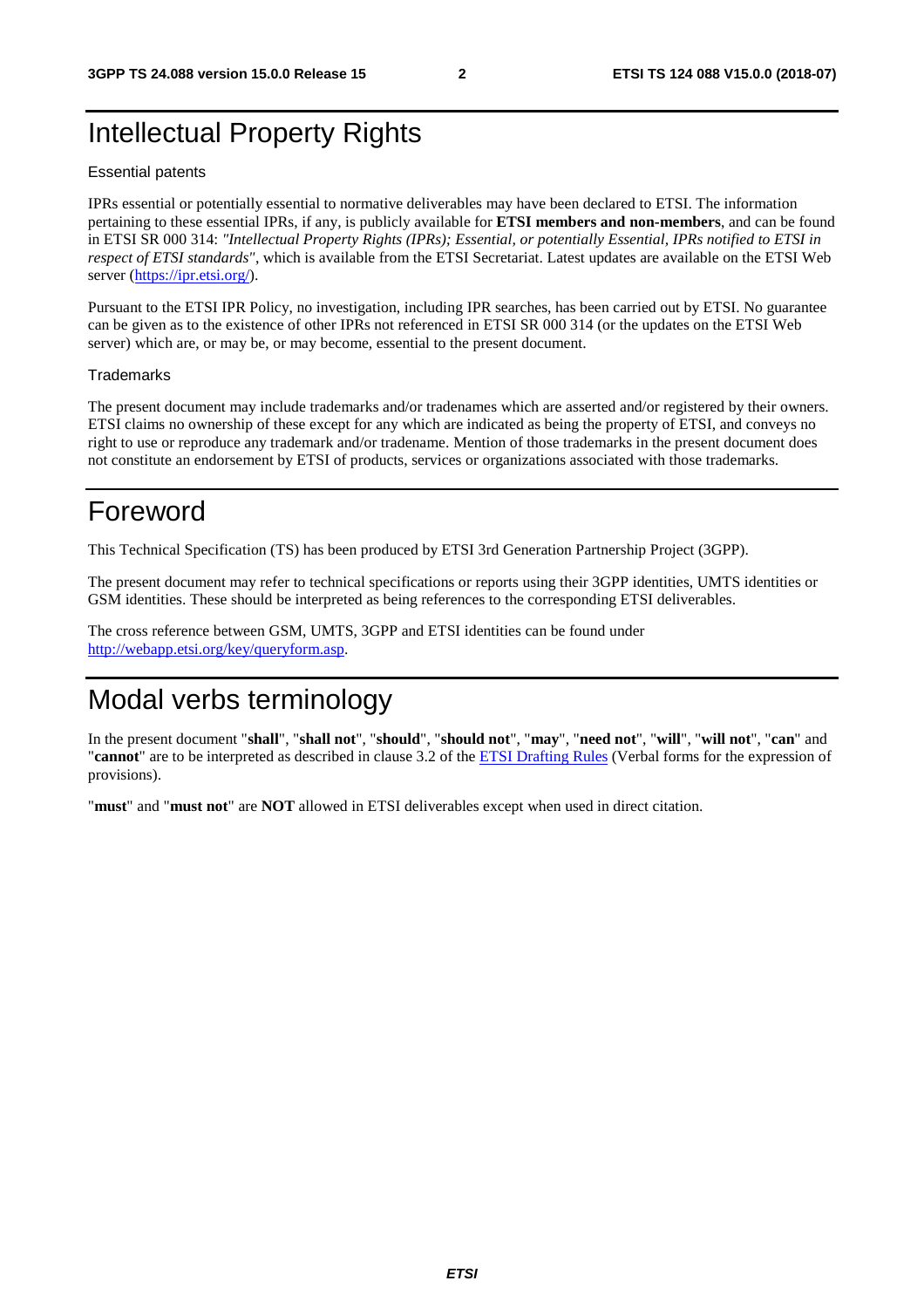$\mathbf{3}$ 

# Contents

| $\boldsymbol{0}$              |  |
|-------------------------------|--|
| 0.1                           |  |
| 0.2                           |  |
| 0.3                           |  |
| 1                             |  |
| 1.1                           |  |
| 1.2                           |  |
| 1.3                           |  |
| 1.4                           |  |
| 1.5                           |  |
| 1.6                           |  |
| 17                            |  |
| 1.7.1                         |  |
| 1.7.2                         |  |
| 2                             |  |
| 2.1                           |  |
| 2.2                           |  |
| 2.3                           |  |
| 2.4                           |  |
| 2.5                           |  |
| 2.6                           |  |
| 2.7                           |  |
| 2.7.1                         |  |
| 2.7.2                         |  |
| 3                             |  |
| <b>Annex A (informative):</b> |  |
|                               |  |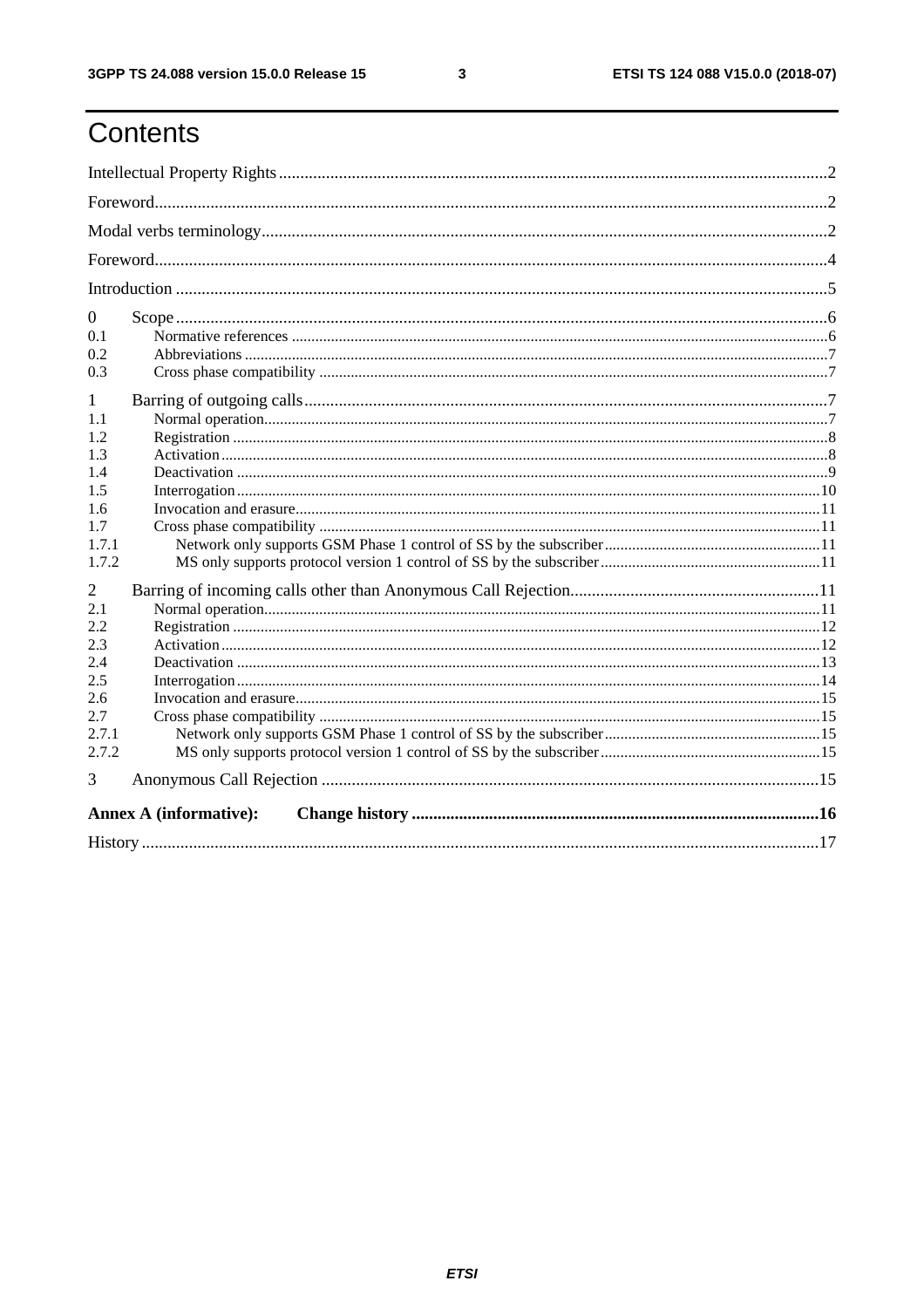# Foreword

This Technical Specification has been produced by the 3GPP.

This TS specifies the procedures used at the radio interface for normal operation, registration, erasure, activation, deactivation, invocation and interrogation of call barring supplementary services within the 3GPP system.

The contents of the present document are subject to continuing work within the TSG and may change following formal TSG approval. Should the TSG modify the contents of this TS, it will be re-released by the TSG with an identifying change of release date and an increase in version number as follows:

Version 3.y.z

where:

- x the first digit:
	- 1 presented to TSG for information;
	- 2 presented to TSG for approval;
	- 3 Indicates TSG approved document under change control.
- y the second digit is incremented for all changes of substance, i.e. technical enhancements, corrections, updates, etc.
- z the third digit is incremented when editorial only changes have been incorporated in the specification;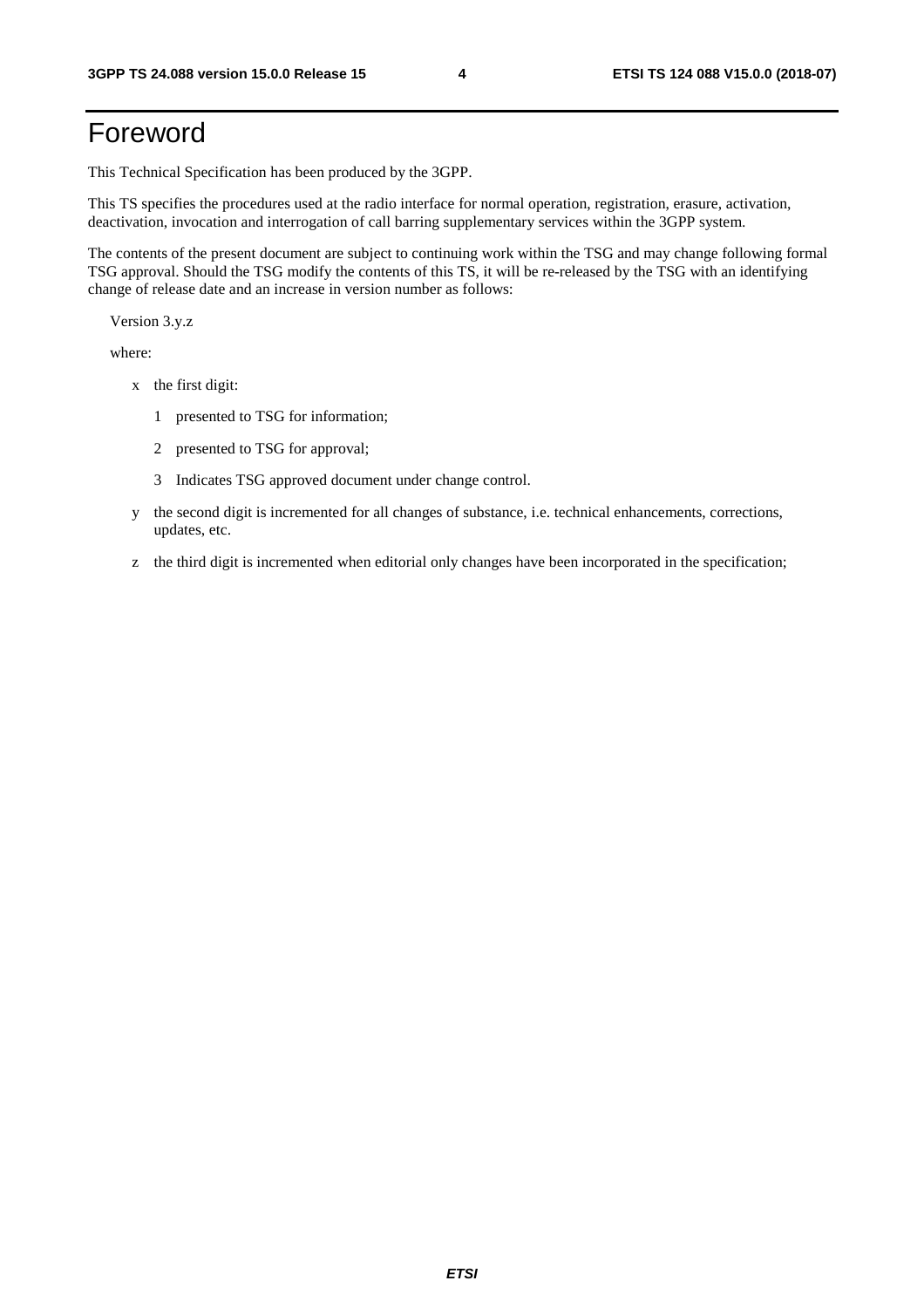# Introduction

The present document includes references to features which are not part of the Phase 2+ Release 96 of the GSM Technical specifications. All subclauses which were changed as a result of these features contain a marker (see table below) relevant to the particular feature. GSM 10.01 defines the correspondence between these features and GSM yearly releases.

The following table lists all features that were introduced after Release 96.

| <sup>⊏</sup> eature | sianator<br>Des.            |
|---------------------|-----------------------------|
| Phase 2<br>CAMEL    | E[2]<br>\$0<br>…AMH' ∶<br>w |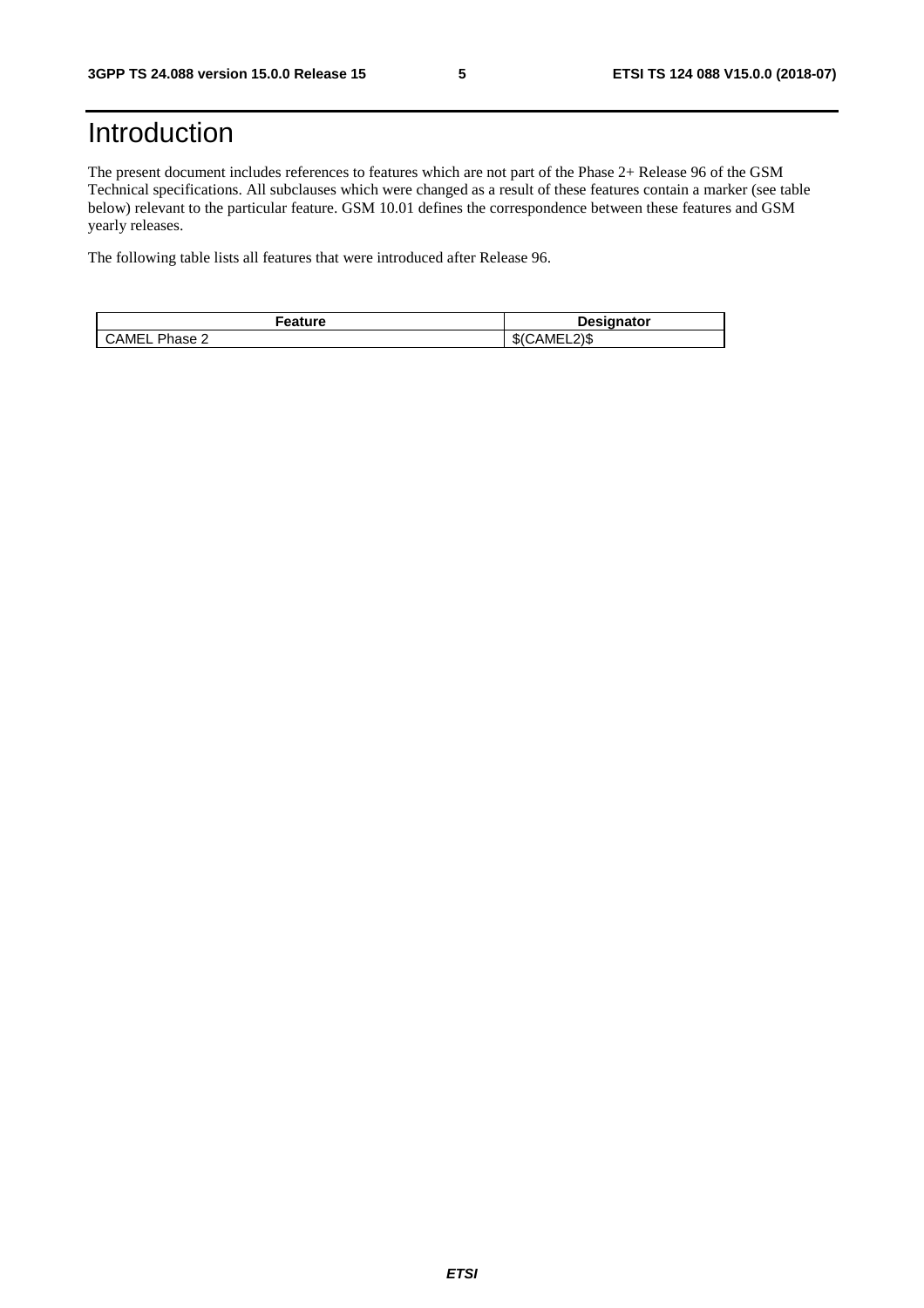### 0 Scope

This Technical Specification (TS) specifies the procedures used at the radio interface (reference point Um as defined in 3GPP TS 24.002) for normal operation, registration, erasure, activation, deactivation, invocation and interrogation of call barring supplementary services. Provision and withdrawal of supplementary services is an administrative matter between the mobile subscriber and the service provider and cause no signalling on the radio interface.

In 3GPP TS 24.010 the general aspects of the specification of supplementary services at the layer 3 radio interface are given.

3GPP TS 24.080 specifies the formats and coding for the supplementary services.

Definitions and descriptions of supplementary services are given in 3GPP TS 22.004, GSM 02.8x and GSM 02.9x-series.

Technical realization of supplementary services is described in 3GPP TS 23.011, GSM 03.8x and GSM 03.9x-series.

The procedures for Call Control, Mobility Management and Radio Resource management at the layer 3 radio interface are defined in 3GPP TS 24.007 and 3GPP TS 24.008.

The following supplementary services belong to the call restriction supplementary services and are described in this specification:

| Barring of outgoing calls                                                                                                            |                      | $clause 1)$ :                                                 |
|--------------------------------------------------------------------------------------------------------------------------------------|----------------------|---------------------------------------------------------------|
| Barring of all outgoing calls<br>$\sim$ $-$                                                                                          | (BAOC)               | (Barring program 1);                                          |
| Barring of outgoing international calls<br>$\sim$                                                                                    | (BOIC)               | (Barring program 2);                                          |
| - Barring of outgoing international calls EXCEPT those directed to the home PLMN country                                             |                      |                                                               |
|                                                                                                                                      | (BOIC-exHC)          | (Barring program 3).                                          |
| Barring of incoming calls<br>- Barring of all incoming calls<br>Barring of incoming calls when roaming outside the home PLMN country | (BAIC)<br>(BIC-Roam) | $clause 2)$ :<br>(Barring program 1);<br>(Barring program 2); |
| Anonymous Call Rejection                                                                                                             | (ACR)                | (Barring program 3).                                          |

### 0.1 Normative references

The following documents contain provisions which, through reference in this text, constitute provisions of the present document.

- References are either specific (identified by date of publication, edition number, version number, etc.) or non-specific.
- For a specific reference, subsequent revisions do not apply.
- For a non-specific reference, the latest version applies. In the case of a reference to a 3GPP document (including a GSM document), a non-specific reference implicitly refers to the latest version of that document *in the same Release as the present document*.
- [1] 3GPP TR 21.905: "Vocabulary for 3GPP Specifications".
- [2] 3GPP TS 22.004: "General on supplementary services".
- [3] 3GPP TS 23.011: "Technical realization of supplementary services".
- [4] 3GPP TS 24.002: "GSM Public Land Mobile Network (PLMN) access reference configuration".
- [5] 3GPP TS 24.007: "Mobile radio interface signalling layer 3; General aspects".
- [6] 3GPP TS 24.008: "Mobile radio interface layer 3 specification".
- [7] 3GPP TS 24.010: "Mobile radio interface layer 3; Supplementary services specification; General aspects".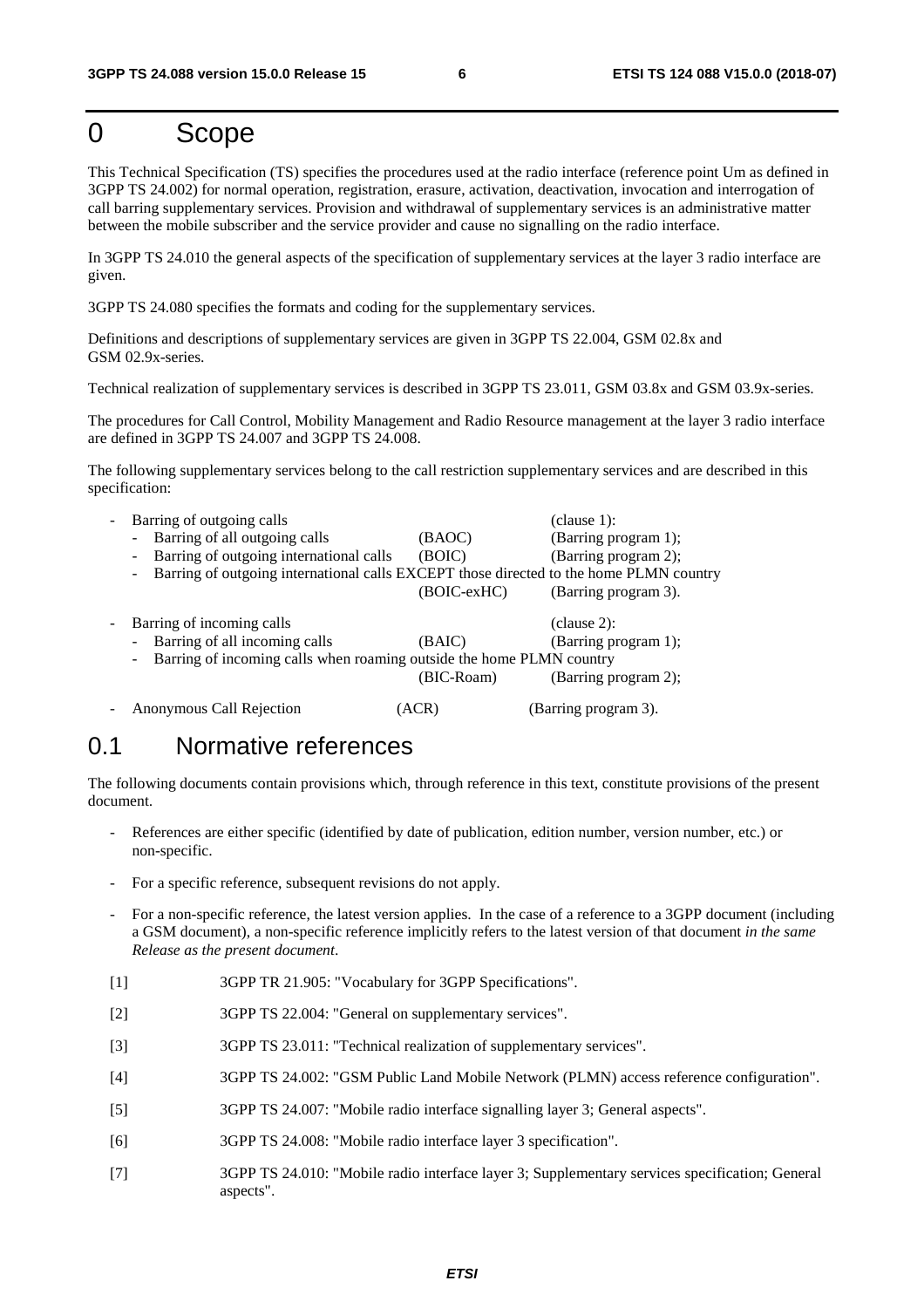- [8] 3GPP TS 24.080: "Mobile radio interface layer 3 supplementary services specification; Formats and coding".
- [9] 3GPP TS 23.088: "Call Barring (CB) Supplementary Service; Stage 2".

### 0.2 Abbreviations

Abbreviations used in this specification are listed in 3GPP TR 21.905.

### 0.3 Cross phase compatibility

For the following supplementary services, a number of changes exist between this specification and the protocol version 1 specification:

- Barring of outgoing calls;
- Barring of incoming calls.

The main body of this specification assumes that all network entities comply with this version of the service. In each case an additional subclauses 1.7 and 2.7 defines the additional requirements for when one or more network entities or the MS complies with the protocol version 1 specifications for the supplementary service procedures.

# 1 Barring of outgoing calls

### 1.1 Normal operation

When a barring program relating to outgoing calls is active and operative for a basic service, each call set up related to that basic service and not allowed by the barring program will be refused by the network. In this case a NotifySS operation containing the SS-Status indicating that a barring program relating to outgoing calls is currently active and operative will be sent to the served mobile subscriber in a clearing message (see figure 1.1). For SMS, RP cause "Call barred" shall be sent to MS (see figure 1.2).

| MS |                                                                                                                                                                                                                                                                                                           | Network        |
|----|-----------------------------------------------------------------------------------------------------------------------------------------------------------------------------------------------------------------------------------------------------------------------------------------------------------|----------------|
|    | <b>SETUP</b>                                                                                                                                                                                                                                                                                              |                |
|    |                                                                                                                                                                                                                                                                                                           |                |
|    | DISCONNECT/RELEASE/RELEASE COMPLETE                                                                                                                                                                                                                                                                       |                |
|    | Facility (Invoke = NotifySS (SS-Code, SS-Status))                                                                                                                                                                                                                                                         |                |
|    | NOTE 1: The SS-Code will be the common code for outgoing barring services.<br>NOTE 2: \$(CAMEL2)\$ The DISCONNECT and RELEASE messages were introduced because of CAMEL Phase 2.<br>Figure 1.1: Notification to the served mobile subscriber that barring of outgoing circuit switched calls<br>is active |                |
| MS | RP-DATA                                                                                                                                                                                                                                                                                                   | <b>Network</b> |
|    | RP-ERROR (RP-cause)                                                                                                                                                                                                                                                                                       |                |

#### **Figure 1.2: Notification to the served mobile subscriber that barring of MO SMS is active**

When a barring program is active (operative or quiescent), the ability of the served mobile subscriber to set up emergency calls is not affected, irrespective of the basic service to which the barring program applies.

When a barring program relating to outgoing calls is active (operative or quiescent), the ability of the served mobile subscriber to receive calls is not affected.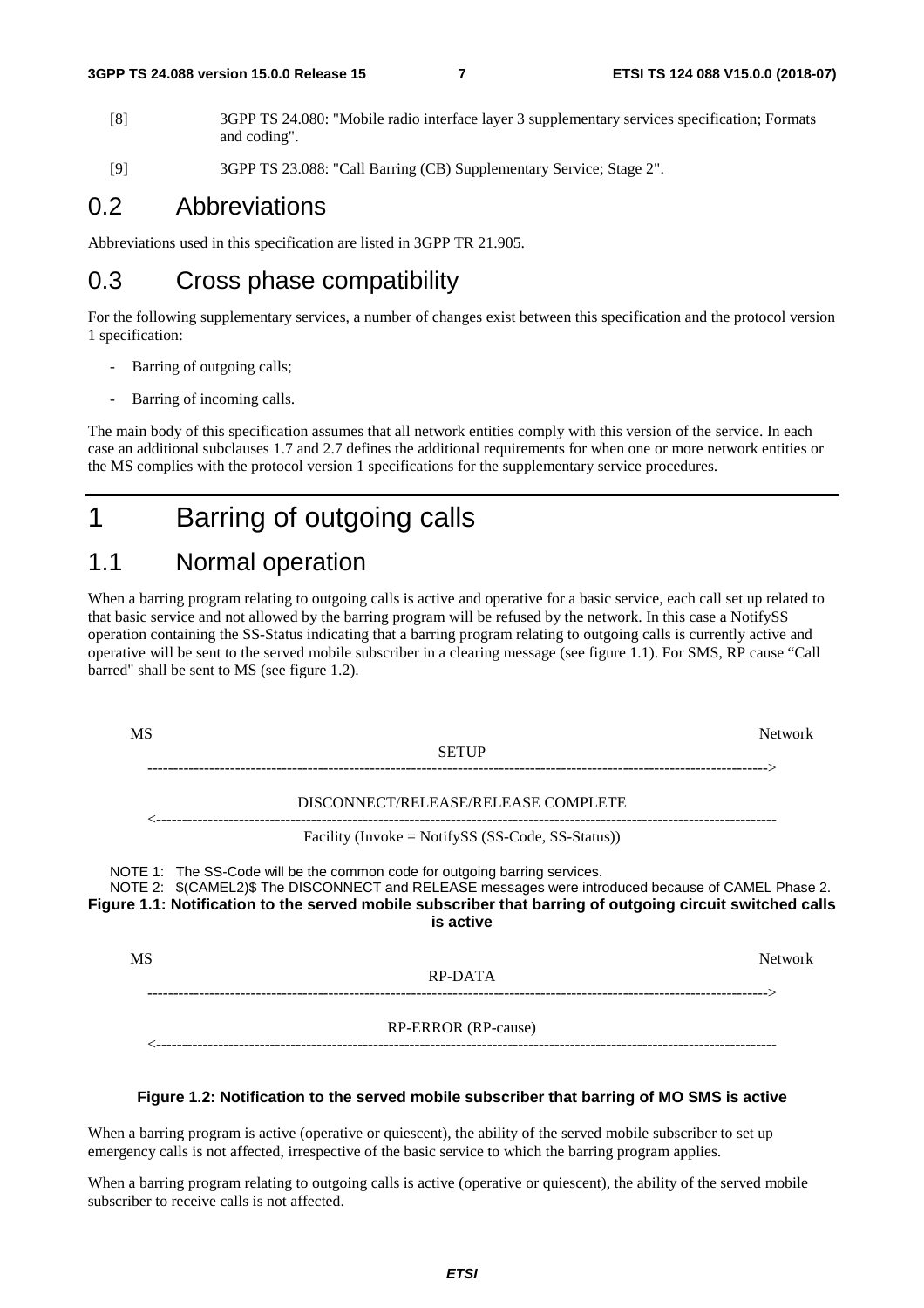### 1.2 Registration

If the served mobile subscriber at provision time has selected the subscription option "control of barring service: by subscriber using password", the subscriber has to register a call barring password at provision time. Furthermore the served mobile subscriber can change the call barring password by a registration procedure at any time.

If the served mobile subscriber at provision time has selected the subscription option "control of barring service: by service provider", an attempt to register a new call barring password will be denied.

The procedure to register a new password is specified in 3GPP TS 24.010.

### 1.3 Activation

If the served mobile subscriber at provision time has selected the subscription option "control of barring service: by subscriber using password", the supplementary service is activated for a basic service if the subscriber has requested so by means of an activation procedure for that basic service. If the subscriber does not indicate a specific basic service, the activation applies to all basic services. The subscriber may use the call barring password at activation (see figure 1.2).

If the activation is successful, the service will be activated. The network will then send a return result indicating acceptance of the request. The result is formatted according to the options shown below:

The result includes the Basic Service group  $Code(s)$  to which the service is activated. The result may also contain an SS-Code and SS-Status parameter. If the MS does not send an SS Version Indicator in the invocation request then these parameters shall be presented in the result. If the MS does send an SS Version Indicator in the invocation request then these parameters are optional in the result. If the SS-Status is included the network shall set it to reflect the state of the service. If the SS-Code is included then it shall contain the SS-Code of the service which has been activated. The MS shall ignore the contents of the SS-Code and SS-Status parameters if they are received.

Note that the use of SS-Code and SS-Status is to provide backwards compatibility with GSM Phase 1.

If the request did not include a BasicServiceCode, and the activation was successful for all basic services, the network may send an empty return result to the MS. This option applies whether or not an SS Version Indicator is received from the MS.

If the served mobile subscriber at provision time has selected the subscription option "control of barring service: by service provider", an attempt to activate the service will be denied and the served mobile subscriber receives an error indication (see figure 1.3).

Error values are specified in 3GPP TS 24.080.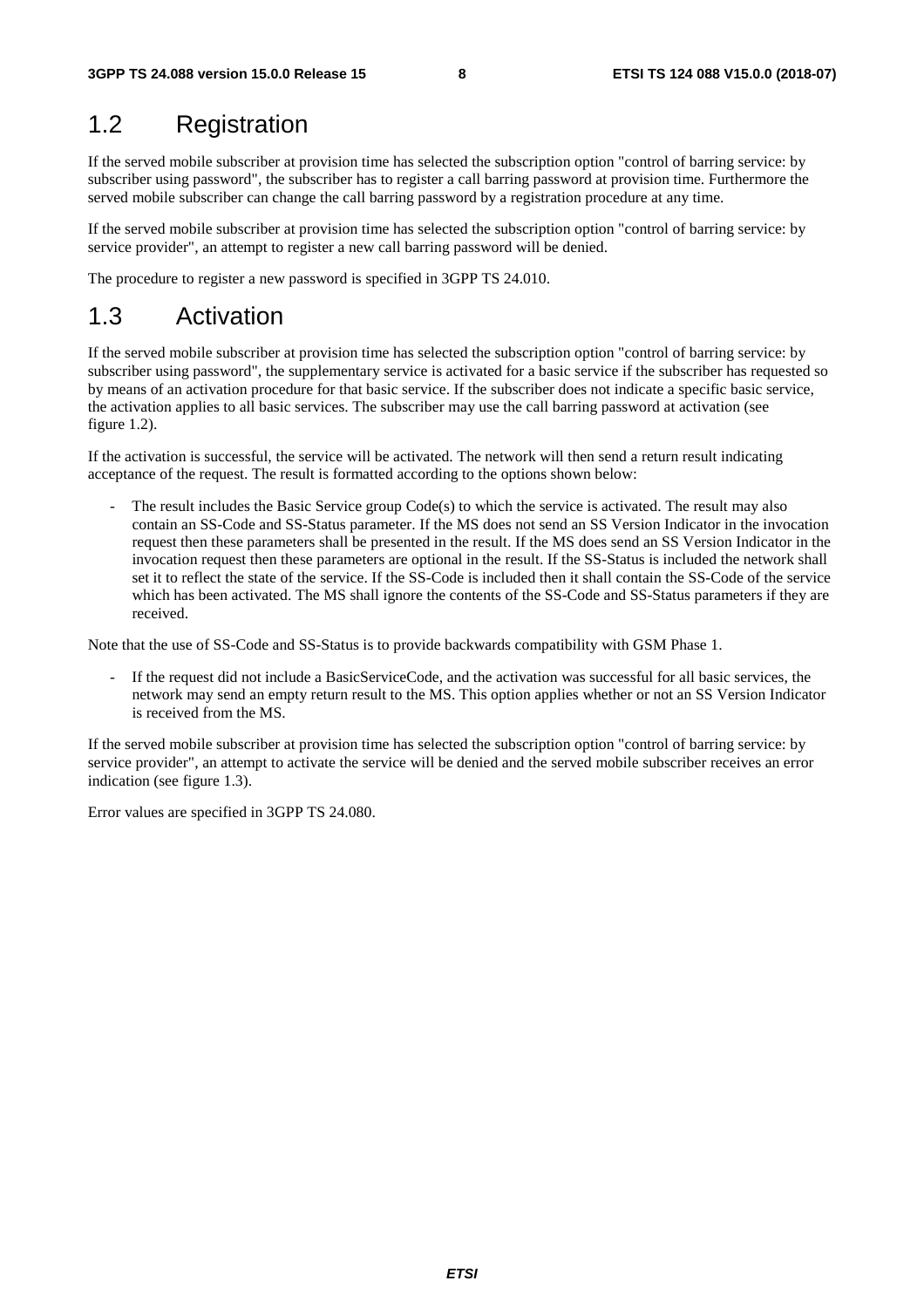REGISTER

MS Network

Facility (Invoke = ActivateSS (SS-Code, BasicServiceCode))

------------------------------------------------------------------------------------------------------------------------>

#### Password procedure according to 3GPP TS 24.010

#### RELEASE COMPLETE <------------------------------------------------------------------------------------------------------------------------

Facility (Return result = ActivateSS (SS-Code, BasicServiceCode, SS-Status))

RELEASE COMPLETE

<- - - - - - - - - - - - - - - - - - - - - - - - - - - - - - - - - - - - - - - - - - - - - - - Facility (Return error (Error))

#### RELEASE COMPLETE

<- - - - - - - - - - - - - - - - - - - - - - - - - - - - - - - - - - - - - - - - - - - - - - -

Facility (Reject (Invoke\_problem))

#### **Figure 1.2: Activation of a barring program**

NOTE: The SS-Code will be one of the specific outgoing barring codes. If BasicServiceCode is not included it applies to all basic services. The SS-Code and SS-Status may not be included in the result in all cases (see text).

### 1.4 Deactivation

If the served mobile subscriber at provision time has selected the subscription option "control of barring service: by subscriber using password", the supplementary service is deactivated for a basic service if the subscriber has requested deactivation by means of a deactivation procedure for that basic service. The subscriber may use the call barring password at deactivation (see figure 1.3).

The deactivation request of a barring program may specify the basic service. If the subscriber does not indicate a specific basic service, the deactivation applies to all basic services (see figure 1.3).

If the deactivation is successful, the service will be deactivated. The network will then send a return result indicating acceptance of the request. The result is formatted according to the options shown below:

The result includes the Basic Service group  $Code(s)$  to which the service is deactivated. The result may also contain an SS-Code and SS-Status parameter. If the MS does not send an SS Version Indicator in the invocation request then these parameters shall be presented in the result. If the MS does send an SS Version Indicator in the invocation request then these parameters are optional in the result. If the SS-Status is included the network shall set it to reflect the state of the service. If the SS-Code is included then it shall contain the SS-Code of the service which has been deactivated. The MS shall ignore the contents of the SS-Code and SS-Status parameters if they are received.

Note that the use of SS-Code and SS-Status is to provide backwards compatibility with GSM Phase 1.

- If the request did not include a BasicServiceCode, and the deactivation was successful for all basic services, the network may send an empty return result to the MS. This option applies whether or not an SS Version Indicator is received from the MS.

If the served mobile subscriber at provision time has selected the subscription option "control of barring service: by service provider", an attempt to deactivate the supplementary service will be denied and the served mobile subscriber receives an error indication (see figure 1.3). Error values are specified in 3GPP TS 24.080.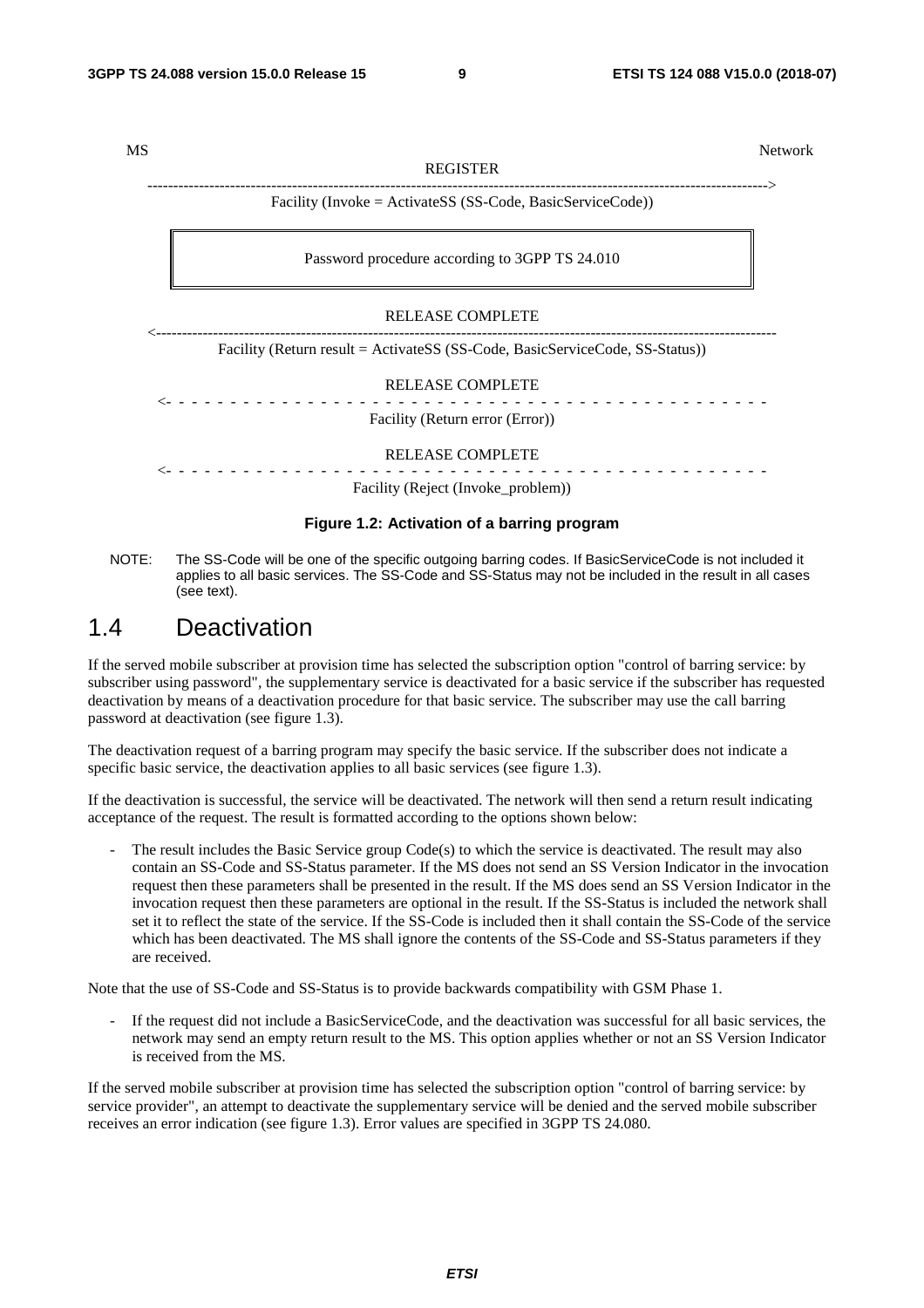| MS | <b>REGISTER</b>                                                                | <b>Network</b> |
|----|--------------------------------------------------------------------------------|----------------|
|    | Facility (Invoke = DeactivateSS (SS-Code, BasicServiceCode))                   |                |
|    | Password procedure according to 3GPP TS 24.010                                 |                |
|    | <b>RELEASE COMPLETE</b>                                                        |                |
|    | Facility (Return result = DeactivateSS (SS-Code, BasicServiceCode, SS-Status)) |                |
|    | <b>RELEASE COMPLETE</b>                                                        |                |
|    | Facility (Return error (Error))                                                |                |
|    | <b>RELEASE COMPLETE</b>                                                        |                |
|    | Facility (Reject (Invoke_problem))                                             |                |

#### **Figure 1.3: Deactivation of barring of outgoing calls**

NOTE: The SS-Code may be one of the specific outgoing barring codes, the common code for the outgoing barring services, or the SS-Code for all call barring services. If BasicServiceCode is not included it applies to all basic services. The SS-Code and SS-Status may not be included in the result in all cases (see text).

### 1.5 Interrogation

The interrogation procedure enables the mobile subscriber to obtain information about data stored in the PLMN. After having requested this procedure the network shall return a list of all basic service groups for which the service is active (see figure 1.4).

If there is no basic service group for which the service is active, an SS-Status will be returned indicating that the service is "deactivated".

*ETSI*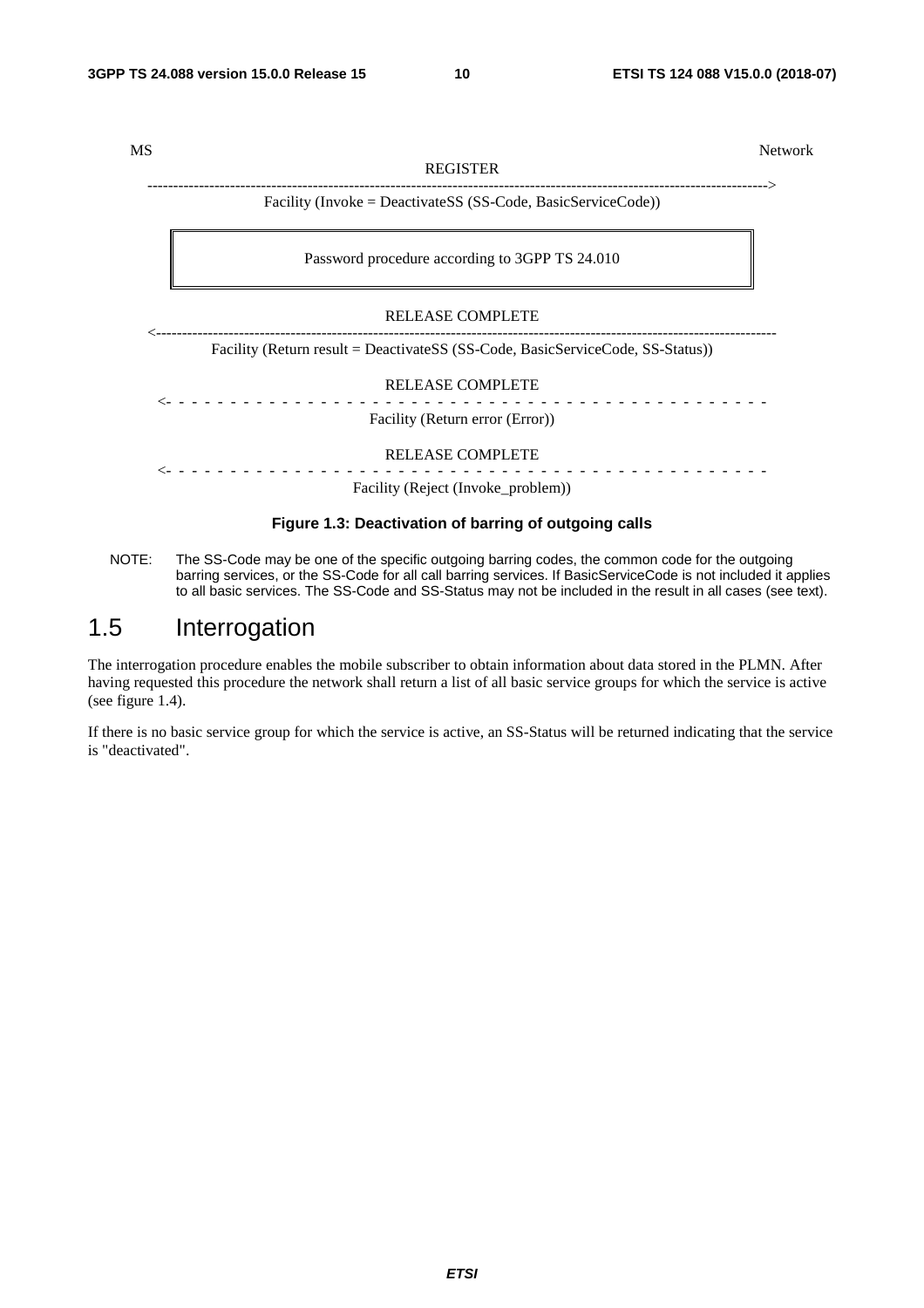| MS | <b>REGISTER</b>                                                | <b>Network</b> |
|----|----------------------------------------------------------------|----------------|
|    | Facility (Invoke = Interrogate SS $(SS-Code)$ )                |                |
|    | <b>RELEASE COMPLETE</b>                                        |                |
|    | Facility (Return result = Interrogate SS (Basic Service Code)) |                |
|    | <b>or</b>                                                      |                |
|    |                                                                |                |

#### RELEASE COMPLETE

#### <------------------------------------------------------------------------------------------------------------------------ Facility (Return result = InterrogateSS (SS-Status))

### RELEASE COMPLETE

<- - - - - - - - - - - - - - - - - - - - - - - - - - - - - - - - - - - - - - - - - - - - - - - Facility (Return error (Error))

RELEASE COMPLETE

<- - - - - - - - - - - - - - - - - - - - - - - - - - - - - - - - - - - - - - - - - - - - - - -

Facility (Reject (Invoke\_problem))

#### **Figure 1.4: Interrogation of a barring program**

NOTE: The SS-Code may be one of the specific outgoing barring codes.

### 1.6 Invocation and erasure

Invocation and erasure are not applicable to barring programs.

### 1.7 Cross phase compatibility

### 1.7.1 Network only supports GSM Phase 1 control of SS by the subscriber

In this case there is no relevant cross phase compatibility problem.

#### 1.7.2 MS only supports protocol version 1 control of SS by the subscriber

In this case there is no relevant cross phase compatibility problem.

# 2 Barring of incoming calls other than Anonymous Call Rejection

### 2.1 Normal operation

When a barring program relating to incoming calls is active and operative for a basic service, each incoming call set-up related to that basic service and not allowed by the barring program will be refused by the network. In this case a NotifySS operation containing the SS-Status indicating that a barring program relating to incoming calls is currently active and operative will be sent to the calling mobile subscriber in a clearing message (see figure 2.1).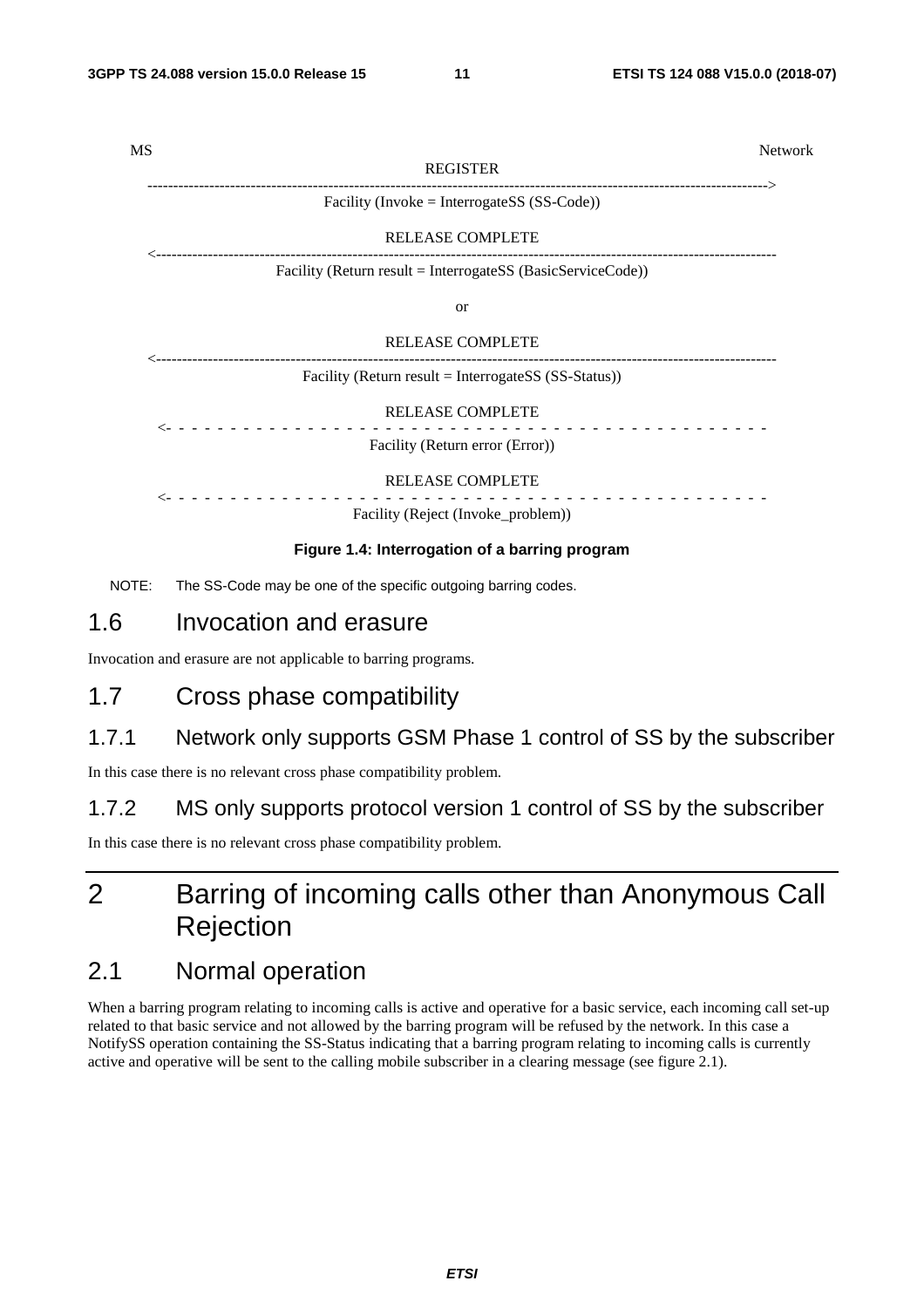| MS | <b>SETUP</b>                                      | Network |
|----|---------------------------------------------------|---------|
|    | DISCONNECT/RELEASE/RELEASE COMPLETE               |         |
|    | Facility (Invoke = NotifySS (SS-Code, SS-Status)) |         |

#### **Figure 2.1: Notification to the calling mobile subscriber that at the called subscriber side barring is active**

NOTE: The SS-Code will be the common code for incoming barring services.

When barring of incoming calls is active (operative or quiescent), the ability of the served mobile subscriber to originate calls is not affected.

### 2.2 Registration

If the served mobile subscriber at provision time has selected the subscription option "control of barring service: by subscriber using password", the subscriber has to register a call barring password at provision time. Furthermore the served mobile subscriber can change the call barring password by a registration procedure at any time.

If the served mobile subscriber at provision time has selected the subscription option "control of barring service: by service provider", an attempt to register a new call barring password will be denied.

The procedure to register a new password is specified in 3GPP TS 24.010.

### 2.3 Activation

If the served mobile subscriber at provision time has selected the subscription option "control of barring service: by subscriber using password", the supplementary service is activated for a basic service if the subscriber has requested so by means of an activation procedure for that basic service. If the subscriber does not indicate a specific basic service, the activation applies to all basic services. The subscriber may use the call barring password at activation (see figure 2.2).

If the activation is successful, the service will be activated. The network will then send a return result indicating acceptance of the request. The result is formatted according to the options shown below:

The result includes the Basic Service group  $Code(s)$  to which the service is activated. The result may also contain an SS-Code and SS-Status parameter. If the MS does not send an SS Version Indicator in the invocation request then these parameters shall be presented in the result. If the MS does send an SS Version Indicator in the invocation request then these parameters are optional in the result. If the SS-Status is included the network shall set it to reflect the state of the service. If the SS-Code is included then it shall contain the SS-Code of the service which has been activated. The MS shall ignore the contents of the SS-Code and SS-Status parameters if they are received.

Note that the use of SS-Code and SS-Status is to provide backwards compatibility with GSM Phase 1.

If the request did not include a BasicServiceCode, and the activation was successful for all basic services, the network may send an empty return result to the MS. This option applies whether or not an SS Version Indicator is received from the MS.

If the served mobile subscriber at provision time has selected the subscription option "control of barring service: by service provider", an attempt to activate the service will be denied and the served mobile subscriber receives an error indication (see figure 2.2).

Error values are specified in 3GPP TS 24.080.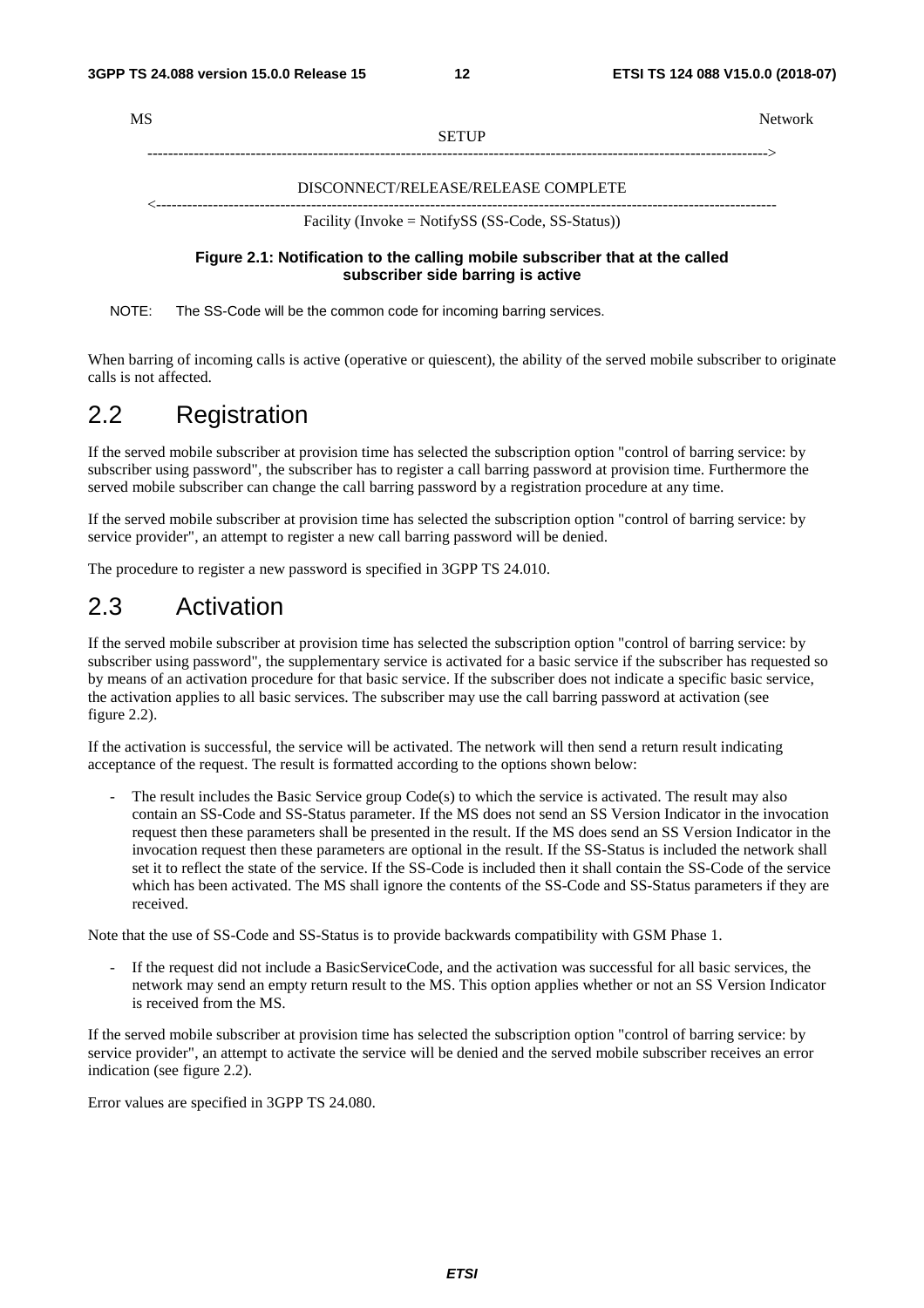MS Network REGISTER ------------------------------------------------------------------------------------------------------------------------>

Facility (Invoke = ActivateSS (SS-Code, BasicServiceCode))

Password procedure according to 3GPP TS 24.010

#### RELEASE COMPLETE <------------------------------------------------------------------------------------------------------------------------

Facility (Return result = ActivateSS (SS-Code, BasicServiceCode, SS-Status))

RELEASE COMPLETE

<- - - - - - - - - - - - - - - - - - - - - - - - - - - - - - - - - - - - - - - - - - - - - - - Facility (Return error (Error))

RELEASE COMPLETE <- - - - - - - - - - - - - - - - - - - - - - - - - - - - - - - - - - - - - - - - - - - - - - -

Facility (Reject (Invoke\_problem))

#### **Figure 2.2: Activation of a barring program**

NOTE: The SS-Code will be one of the specific incoming barring codes. If BasicServiceCode is not included it applies to all basic services. The SS-Code and SS-Status may not be included in the result in all cases (see text).

### 2.4 Deactivation

If the served mobile subscriber at provision time has selected the subscription option "control of barring service: by subscriber using password", the supplementary service is deactivated for a basic service if the subscriber has requested deactivation by means of a deactivation procedure for that basic service. The subscriber may use the call barring password at deactivation (see figure 2.3).

If the deactivation is successful, the service will be deactivated. The network will then send a return result indicating acceptance of the request. The result is formatted according to the options shown below:

The result includes the Basic Service group  $Code(s)$  to which the service is deactivated. The result may also contain an SS-Code and SS-Status parameter. If the MS does not send an SS Version Indicator in the invocation request then these parameters shall be presented in the result. If the MS does send an SS Version Indicator in the invocation request then these parameters are optional in the result. If the SS-Status is included the network shall set it to reflect the state of the service. If the SS-Code is included then it shall contain the SS-Code of the service which has been deactivated. The MS shall ignore the contents of the SS-Code and SS-Status parameters if they are received.

Note that the use of SS-Code and SS-Status is to provide backwards compatibility with GSM Phase 1.

If the request did not include a BasicServiceCode, and the deactivation was successful for all basic services, the network may send an empty return result to the MS. This option applies whether or not an SS Version Indicator is received from the MS.

If the served mobile subscriber at provision time has selected the subscription option "control of barring service: by service provider", an attempt to deactivate the supplementary service will be denied and the served mobile subscriber receives an error indication (see figure 2.3).

Error values are specified in 3GPP TS 24.080.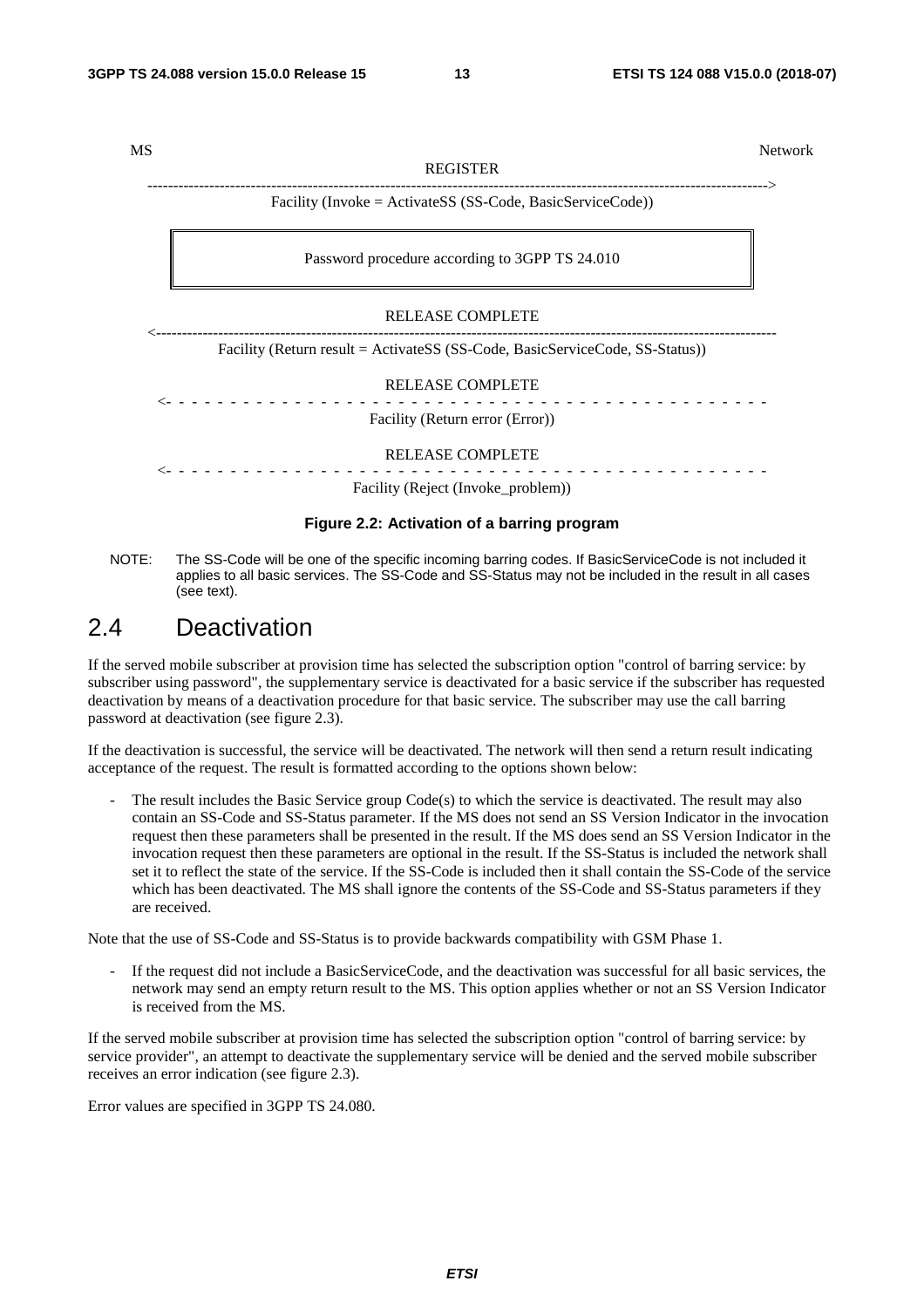| MS | <b>REGISTER</b>                                                                | <b>Network</b> |
|----|--------------------------------------------------------------------------------|----------------|
|    | Facility (Invoke = DeactivateSS (SS-Code, BasicServiceCode))                   |                |
|    | Password procedure according to 3GPP TS 24.010                                 |                |
|    | <b>RELEASE COMPLETE</b>                                                        |                |
|    | Facility (Return result = DeactivateSS (SS-Code, BasicServiceCode, SS-Status)) |                |
|    | <b>RELEASE COMPLETE</b>                                                        |                |
|    | Facility (Return error (Error))                                                |                |
|    | <b>RELEASE COMPLETE</b>                                                        |                |
|    | Facility (Reject (Invoke_problem))                                             |                |

#### **Figure 2.3: Deactivation of barring of incoming calls**

NOTE: The SS-Code may be one of the specific incoming barring codes, the common code for the incoming barring services, or the SS-Code for all call barring services. If BasicServiceCode is not included it applies to all basic services. The SS-Code and SS-Status may not be included in the result in all cases (see text).

### 2.5 Interrogation

The interrogation procedure enables the mobile subscriber to obtain information about the data stored in the PLMN. After having requested this procedure the network shall return a list of all basic service groups for which the service is active (see figure 2.4).

If there is no basic service group for which the service is active, an SS-Status will be returned indicating that the service is "deactivated".

*ETSI*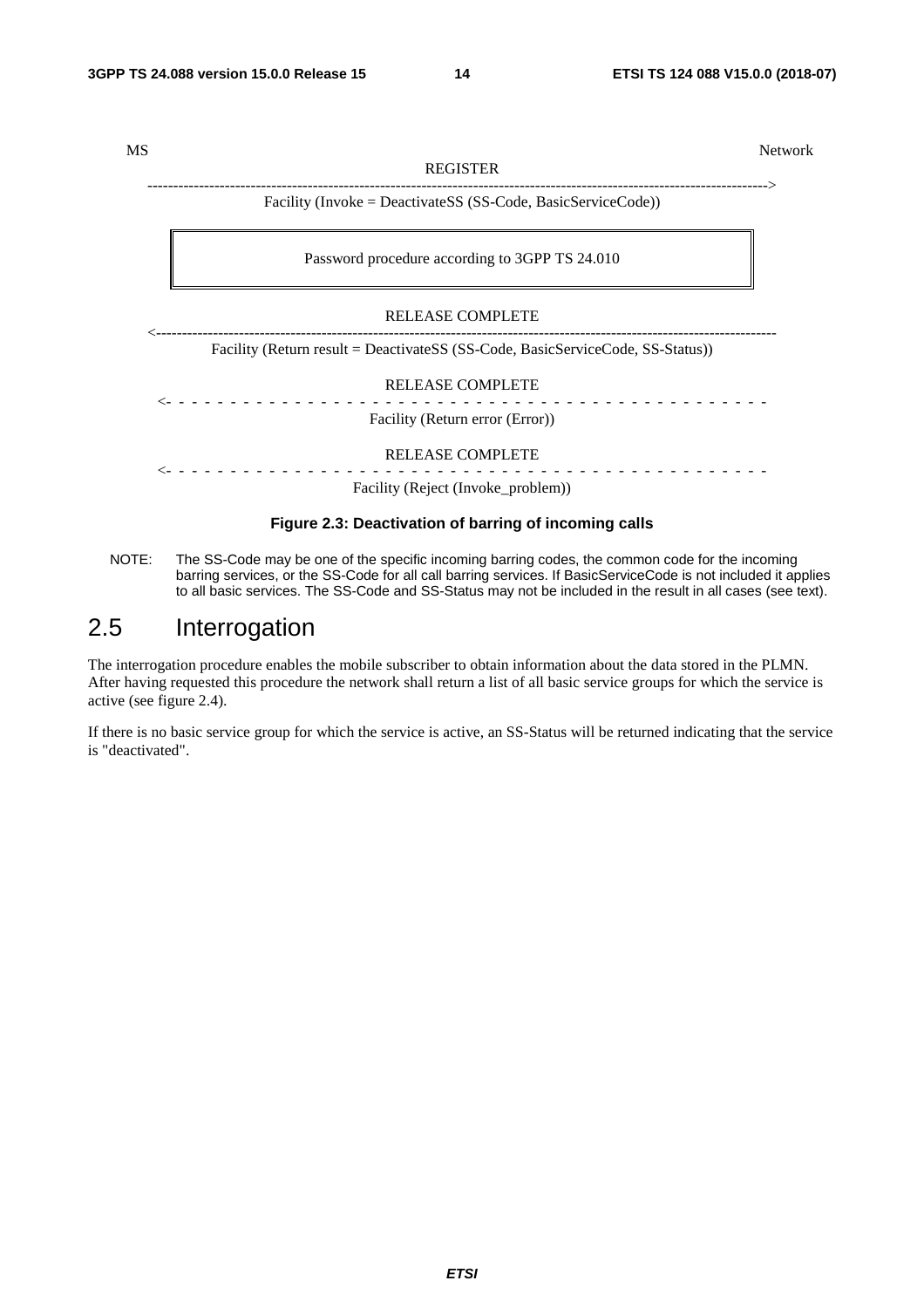| MS |                                                 | <b>Network</b>                      |
|----|-------------------------------------------------|-------------------------------------|
|    | <b>REGISTER</b>                                 |                                     |
|    |                                                 | ----------------------------------> |
|    | Facility (Invoke = Interrogate SS $(SS-Code)$ ) |                                     |
|    |                                                 |                                     |
|    | <b>RELEASE COMPLETE</b>                         |                                     |

<------------------------------------------------------------------------------------------------------------------------ Facility (Return result = InterrogateSS (BasicServiceCode))

or

#### RELEASE COMPLETE

#### <------------------------------------------------------------------------------------------------------------------------

Facility (Return result = InterrogateSS (SS-Status))

#### RELEASE COMPLETE

<- - - - - - - - - - - - - - - - - - - - - - - - - - - - - - - - - - - - - - - - - - - - - - - Facility (Return error (Error))

RELEASE COMPLETE

<- - - - - - - - - - - - - - - - - - - - - - - - - - - - - - - - - - - - - - - - - - - - - - -

Facility (Reject (Invoke\_problem))

#### **Figure 2.4: Interrogation of a barring program**

NOTE: The SS-Code may be one of the specific incoming barring codes.

### 2.6 Invocation and erasure

Invocation and erasure are not applicable to barring programs.

### 2.7 Cross phase compatibility

### 2.7.1 Network only supports GSM Phase 1 control of SS by the subscriber

In this case there is no relevant cross phase compatibility problem.

### 2.7.2 MS only supports protocol version 1 control of SS by the subscriber

The NotifySS operation containing the SS-Status indicating that a barring program relating to incoming calls is currently active and operative shall be sent to the calling subscriber only in the RELEASE COMPLETE message, if the MS only supports GSM Phase 1.

# 3 Anonymous Call Rejection

Activation, deactivation and interrogation of the status of the ACR supplementary service are supported by USSD procedure (see 3GPP TS 23.088 [9]).

Normal operation is also specified in 3GPP TS 23.088 [9].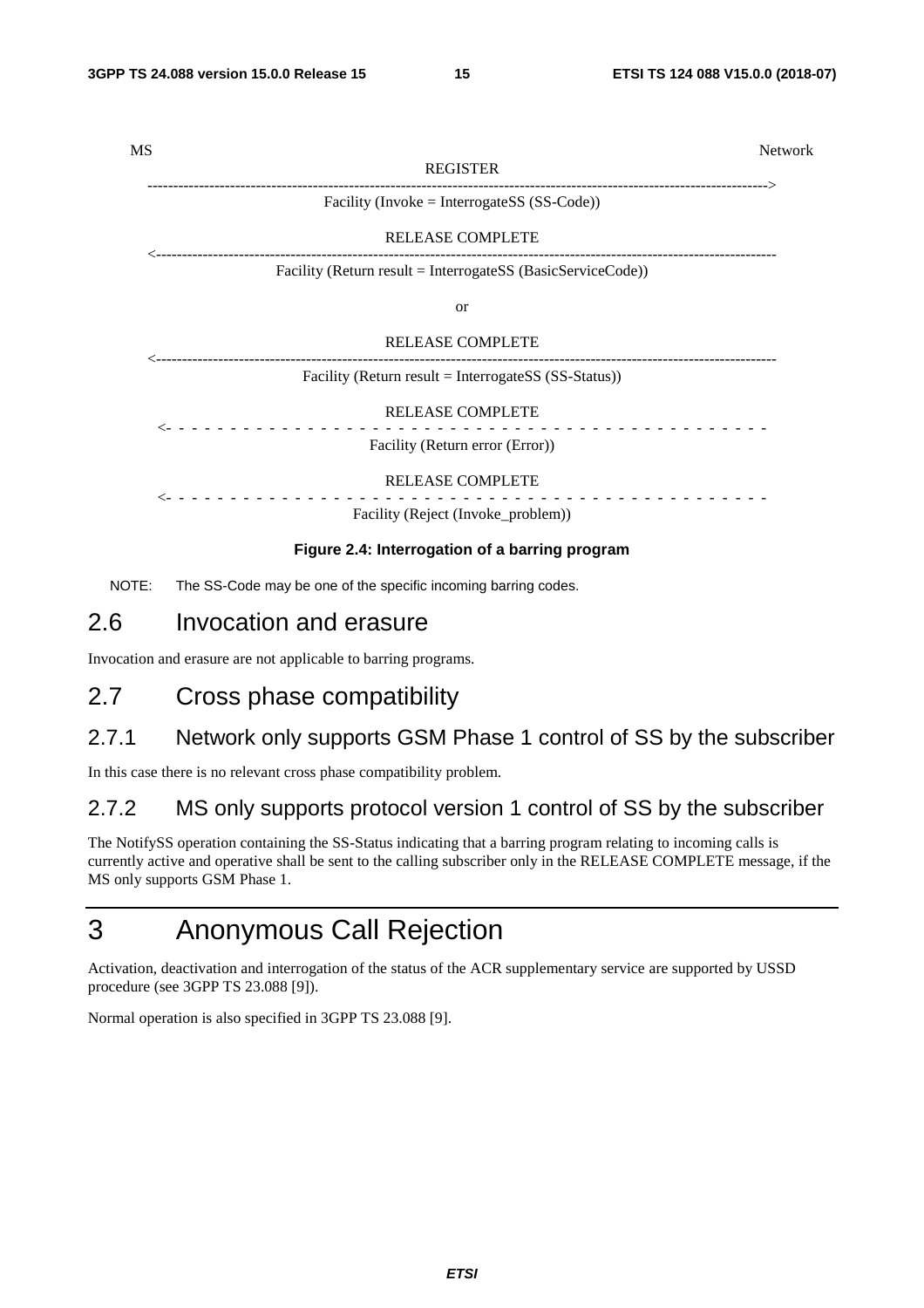# Annex A (informative): Change history

| <b>Change history</b> |                 |         |           |                 |                    |                                             |
|-----------------------|-----------------|---------|-----------|-----------------|--------------------|---------------------------------------------|
| <b>TSG CN#</b>        | <b>Spec</b>     | Version | <b>CR</b> | <phase></phase> | <b>New Version</b> | <b>Subject/Comment</b>                      |
| Apr 1999              | GSM 04.88 6.0.1 |         |           |                 |                    | Transferred to 3GPP CN1                     |
| CN#03                 | 24.088          |         |           | <b>R99</b>      | 3.0.0              | Approved at CN#03                           |
| CN#11                 | 24.088          | 3.0.0   |           | Rel-4           | 4.0.0              | Approved at CN#11                           |
| CN#16                 | 24.088          | 4.0.0   |           | Rel-4           | 4.0.1              | References updated                          |
| CN#16                 | 24.088          | 4.0.1   |           | Rel-5           | 5.0.0              | Rel-5 created after CN#16                   |
| CN#19                 | 24.088          | 5.0.0   | 0001r2    | Rel-6           | 6.0.0              | Introducing SMS Call Barring in PS domain   |
| CT#36                 | 24.088          | 6.0.0   |           | Rel-7           | 7.0.0              | Upgraded unchanged from Rel-6               |
| CT#42                 | 24.088          | 7.0.0   |           | Rel-8           | 8.0.0              | Upgraded unchanged from Rel-7               |
| 2009-12               | 24.088          | 8.0.0   |           | Rel-9           | 9.0.0              | Update to Rel-9 version (MCC)               |
| 2011-03               | 24.088          | 9.0.0   |           | <b>Rel-10</b>   | 10.0.0             | Update to Rel-10 version (MCC)              |
| CT#53                 | 24.088          | 10.0.0  | 0002r1    | <b>Rel-11</b>   | 11.0.0             | Addition of Anonymous Call Rejection in the |
|                       |                 |         |           |                 |                    | CS domain                                   |
| 2014-09               | 24.088          | 11.0.0  |           | <b>Rel-12</b>   | 12.0.0             | Update to Rel-12 version (MCC)              |
| 2015-12               | 24.088          | 12.0.0  |           | <b>Rel-13</b>   | 13.0.0             | Update to Rel-13 version (MCC)              |
| 2017-03               | 24.088          | 13.0.0  |           | <b>Rel-14</b>   | 14.0.0             | Update to Rel-14 version (MCC)              |
| 2018-06               | 24.088          | 14.0.0  |           | <b>Rel-14</b>   | 15.0.0             | Update to Rel-15 version (MCC)              |